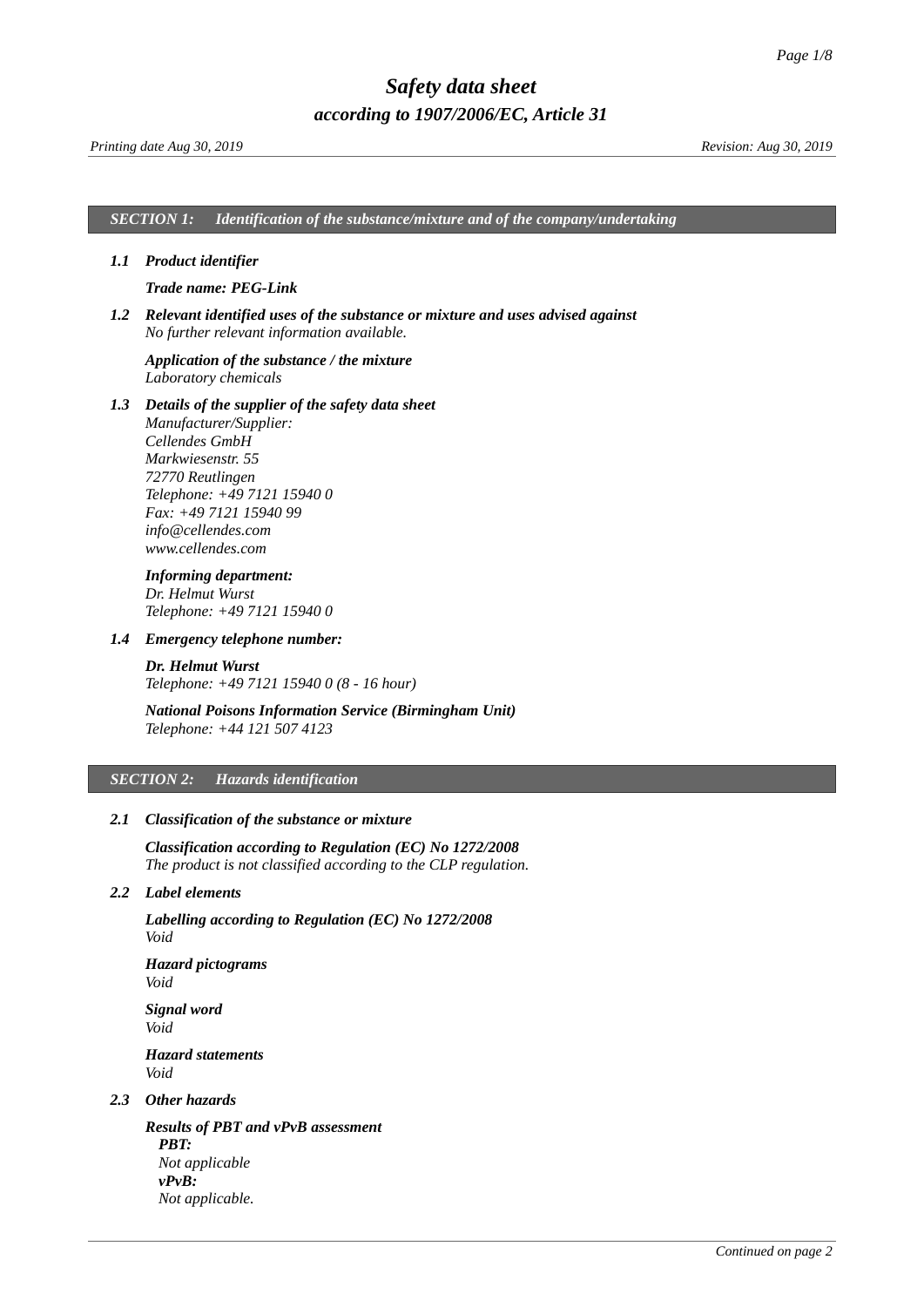### *Printing date Aug 30, 2019 Revision: Mar 15, 2017*

### *Trade Name: [PEG-Link](#page-0-0)*

*(continued from page 1)*

### *SECTION 3: Composition/information on ingredients*

#### *3.1 Substance*

*Description: modified polyethyleneglycol*

#### *Dangerous components: Void*

### *SECTION 4: SECTION 4: First aid measures*

### *4.1 Description of first aid measures*

# *General information No special measures required.*

# *After inhalation*

*Seek medical treatment in case of complaints.*

*After skin contact Instantly rinse with water.*

### *After eye contact Rinse opened eye for several minutes under running water. Then consult doctor.*

# *After swallowing*

*Seek immediate medical advice.*

*4.2 Most important symptoms and effects, both acute and delayed No further relevant information available.*

#### *Information for doctor*

*No particular measures are known - treat according to symptoms.*

*4.3 Indication of any immediate medical attention and special treatment needed No further relevant information available.*

### *SECTION 5: Firefighting measures*

## *5.1 Extinguishing media*

*Suitable extinguishing agents Use water spray, alcohol resistant foam, dry chemical or carbon dioxide*

*For safety reasons unsuitable extinguishing agents Not applicable*

- *5.2 Special hazards arising from the substance or mixture No further relevant information available.*
- *5.3 Advice for firefighters Wear self-contained breathing apparatus for firefighting, if necessary.*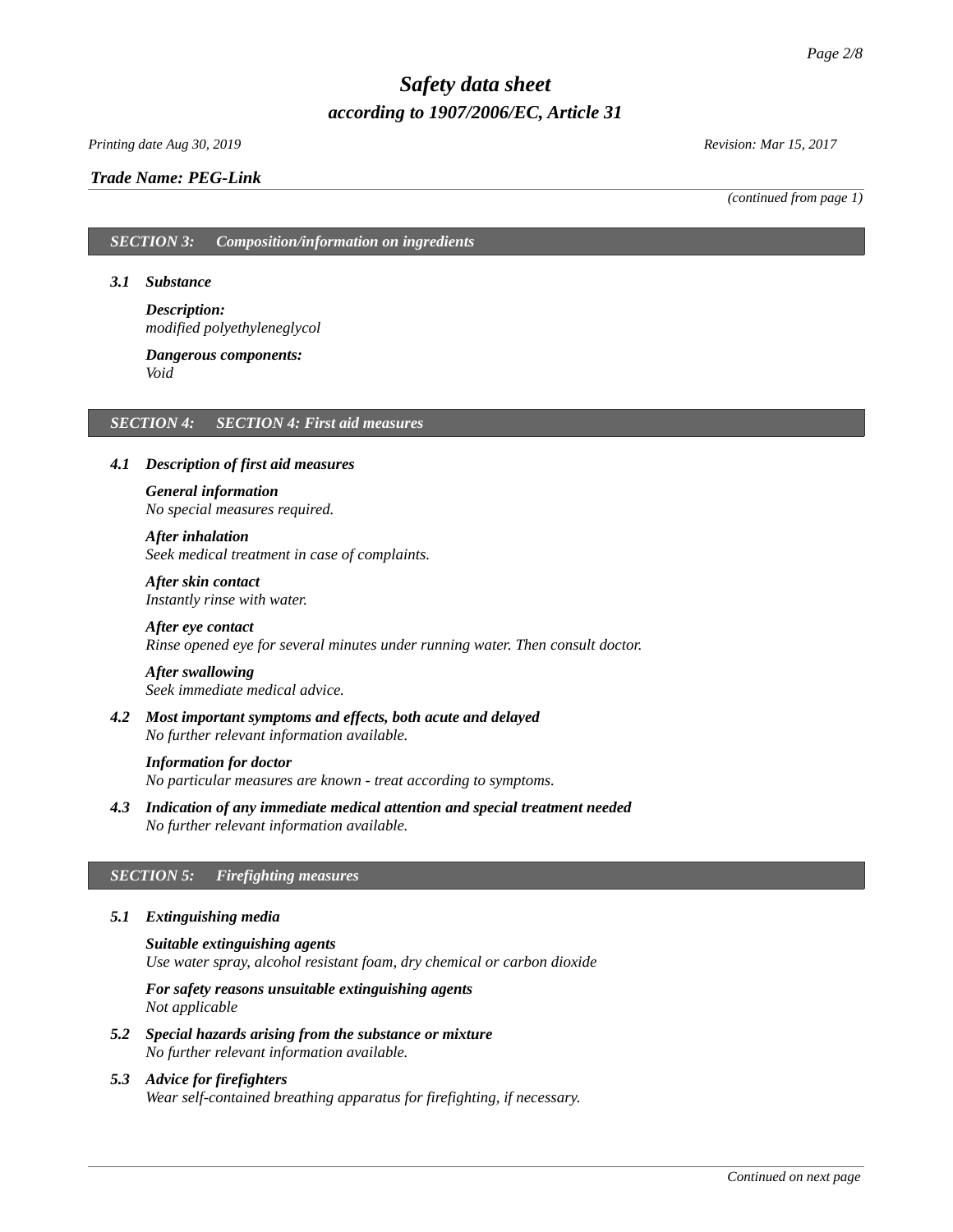*Printing date Aug 30, 2019 Revision: Mar 15, 2017*

### *Trade Name: [PEG-Link](#page-0-0)*

*(continued from page 2)*

# *SECTION 6: SECTION 6: Accidental release measures*

- *6.1 Personal precautions, protective equipment and emergency procedures Avoid dust formation. Avoid breathing vapours For personal protectzion see Section 8*
- *6.2 Environmental precautions: No special measures required.*
- *6.3 Methods and material for containment and cleaning up: Sweep up and shovel. Keep in suitable container for disposal.*
- *6.4 Reference to other sections See Section 13 for information on disposal.*

## *SECTION 7: Handling and storage*

*7.1 Precautions for safe handling Provide appropriate exhaust ventilation at places where dust is formed. For precautions see Section 2.2.*

*Information about protection against explosions and fires: No special measures required.*

*7.2 Conditions for safe storage, including any incompatibilities*

### *Storage*

*Requirements to be met by storerooms and containers: ≤2 months: 4°C >2 months: -20°C Information about storage in one common storage facility: Not required. Further information about storage conditions: None. Storage class 13*

*7.3 Specific end use(s)*

*No further relevant information available.*

## *SECTION 8: Exposure controls/personal protection*

*8.1 Control parameters*

*Components with workplace control parameters*

*8.2 Exposure controls*

*Appropriate engineering controls General industrial hygiene practice*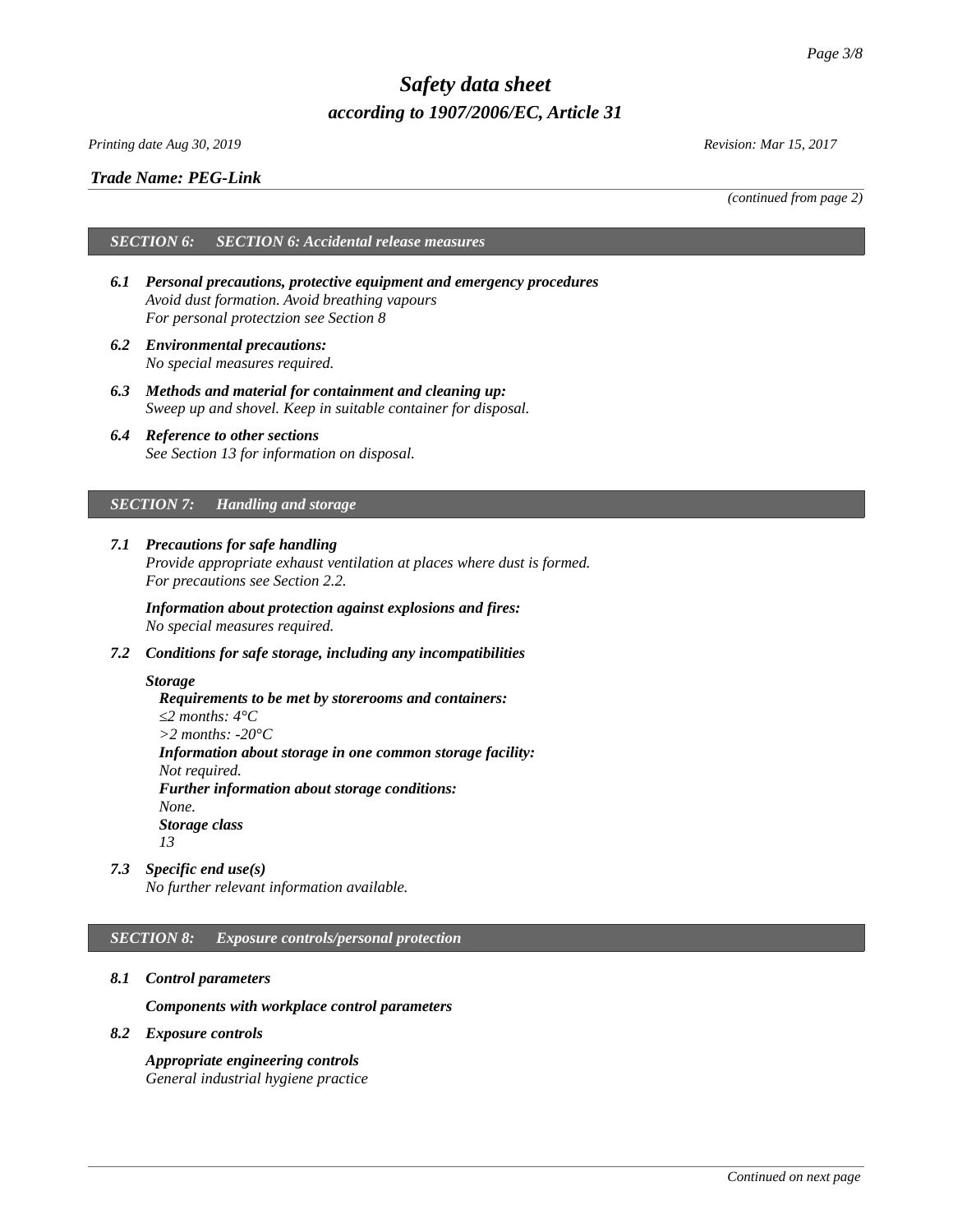*Printing date Aug 30, 2019 Revision: Mar 15, 2017*

*(continued from page 3)*

*Personal protective equipment General protective and hygienic measures The usual precautionary measures should be adhered to general rules for handling chemicals. Breathing equipment: Not required. Protection of hands:*



*Protective gloves.*

The glove material has to be impermeable and resistant to the product/ the substance/ the preparation. *Selection of the glove material on consideration of the penetration times, rates of diffusion and the degradation*

### *Material of gloves Nitrile rubber, NBR Butyl rubber, BR Recommended thickness of the material:*

*≥0.10 mm*

*The selection of the suitable gloves does not only depend on the material, but also on further marks of quality and varies from manufacturer to manufacturer. As the product is a preparation of several substances, the resistance of the glove material can not be calculated in advance and has therefore to be checked prior to the application.*

# *Penetration time of glove material*

*The exact break trough time has to be found out by the manufacturer of the protective gloves and has to be observed.*

### *As protection from splashes gloves made of the following materials are suitable: PVC gloves Not suitable are gloves made of the following materials:*

*Strong gloves Leather gloves*

*Eye protection:*



*Safety glasses recommended during refilling.*

*Not required. Body protection: Protective work clothing.*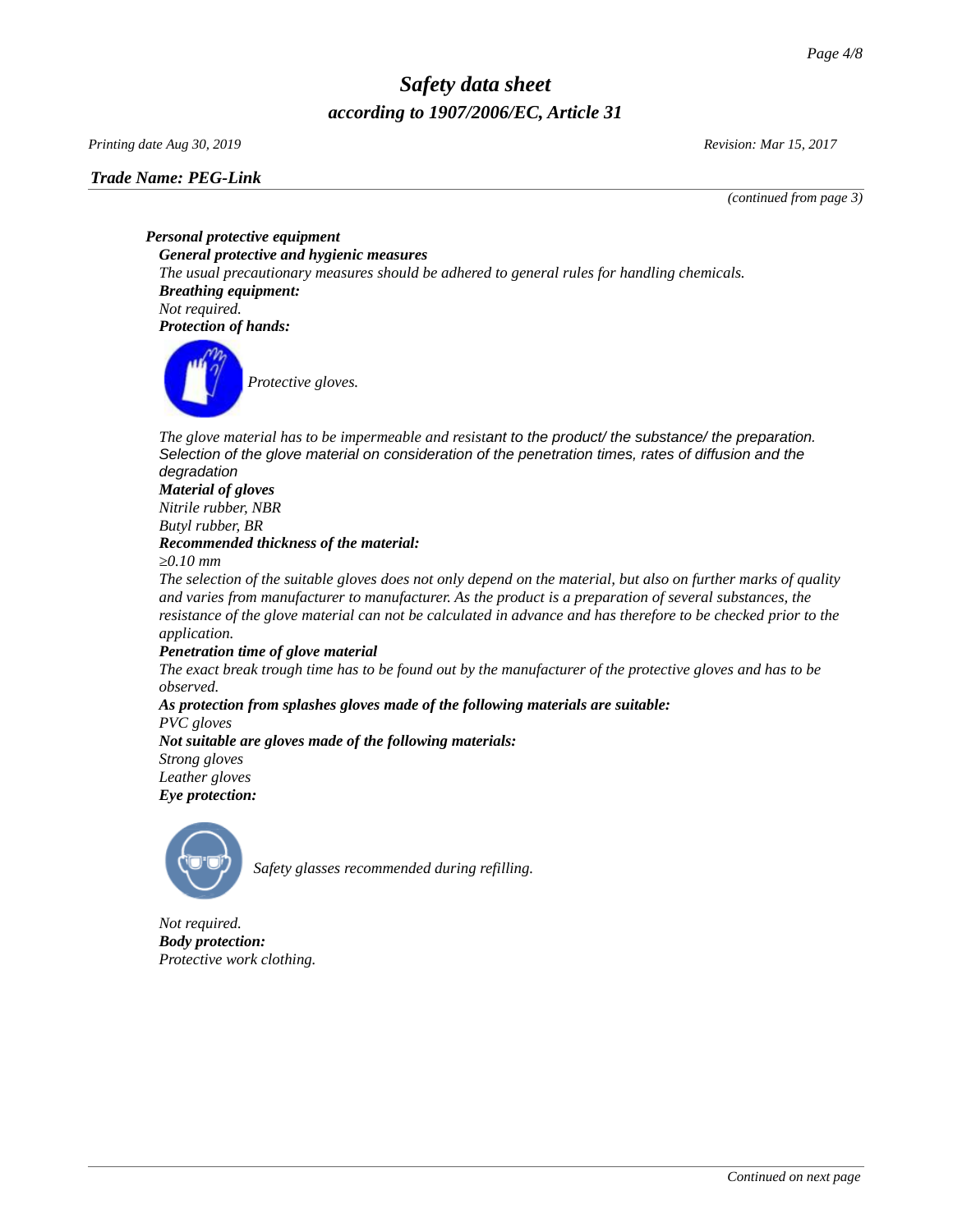*Printing date Aug 30, 2019 Revision: Mar 15, 2017*

## *Trade Name: [PEG-Link](#page-0-0)*

*(continued from page 4)*

# *SECTION 9: Physical and chemical properties*

# *9.1 Information on basic physical and chemical properties*

| <b>General Information</b>                              |                           |
|---------------------------------------------------------|---------------------------|
| Appearance:                                             |                           |
| Form:                                                   | Solid                     |
| Colour:                                                 | White                     |
| Odour:                                                  | Not determined            |
| <b>Odour threshold:</b>                                 | Not determined.           |
| pH-value:                                               | Not applicable            |
| Change in condition                                     |                           |
| Melting point/Melting range:                            | Not determined            |
| Boiling point/Boiling range:                            | Not determined            |
| <b>Flash point:</b>                                     | Not determined            |
| <b>Inflammability (solid, gaseous)</b>                  | Not determined            |
| <b>Ignition temperature:</b>                            |                           |
| Decomposition temperature:                              | Not determined            |
| Self-inflammability:                                    | Not determined            |
| Danger of explosion:                                    | Product is not explosive. |
| <b>Critical values for explosion:</b>                   |                           |
| Lower:                                                  | Not determined            |
| Upper:                                                  | Not determined.           |
| Vapour pressure at 20 $^{\circ}$ C:                     | Not determined            |
| <b>Density</b>                                          | Not determined            |
| <b>Relative density</b>                                 | Not determined            |
| <b>Vapour density</b>                                   | Not determined.           |
| <b>Evaporation rate</b>                                 | Not determined            |
| Solubility in / Miscibility with Water:                 | <b>Fully miscible</b>     |
| Partition coefficient (n-octanol/water): Not determined |                           |
| <b>Viscosity:</b>                                       |                           |
| dynamic:                                                | Not determined            |
| kinematic:                                              | Not determined            |
| $\mathbf{u}$ and $\mathbf{v}$ and $\mathbf{v}$          |                           |

*9.2 Other information No further relevant information available.*

# *SECTION 10: Stability and reactivity*

### *10.1 Reactivity*

*No further relevant information available*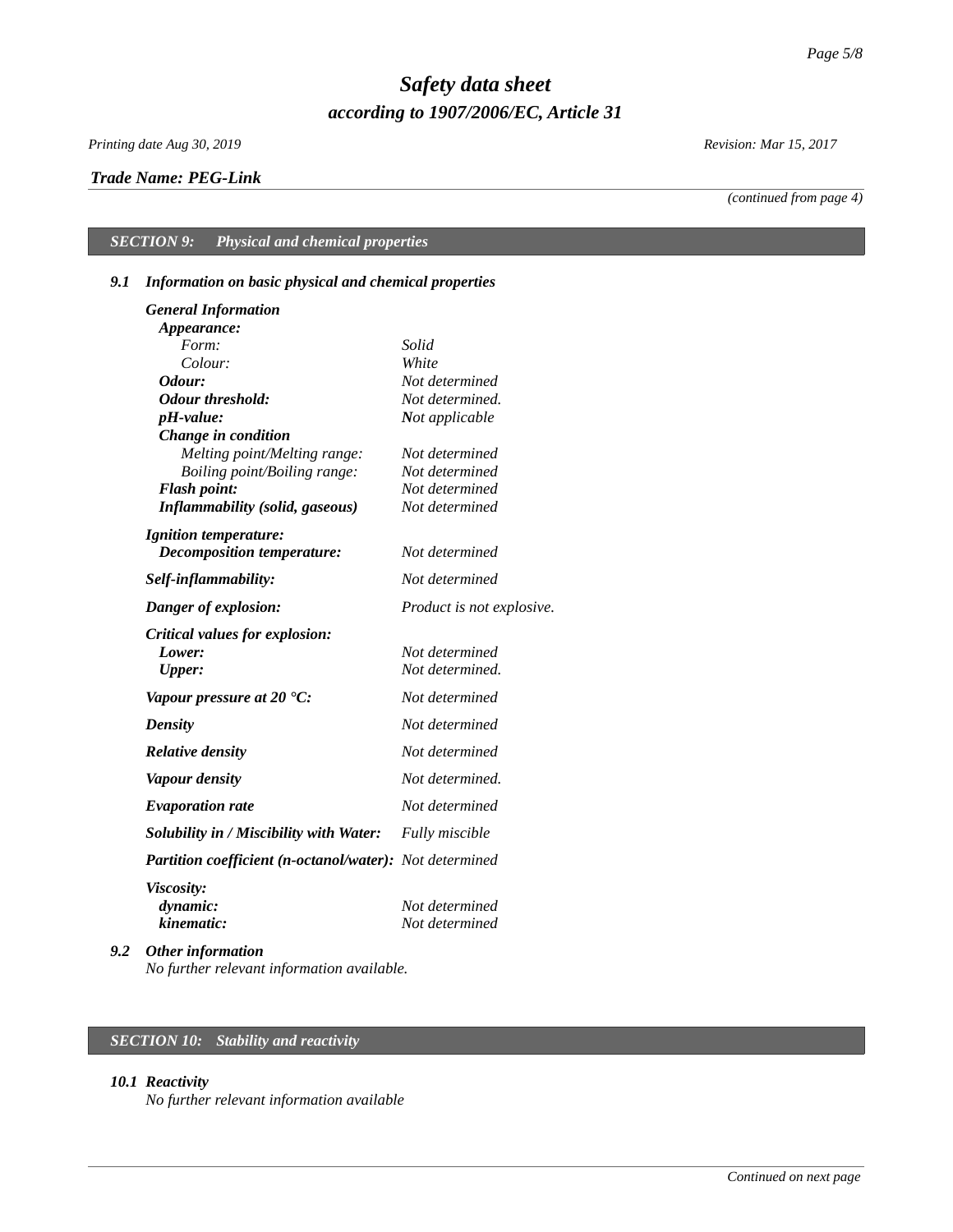### *Printing date Aug 30, 2019 Revision: Mar 15, 2017*

### *Trade Name: [PEG-Link](#page-0-0)*

*(continued from page 5)*

### *10.2 Chemical stability Stable under recommended storage conditions*

- *10.3 Possibility of hazardous reactions No data available*
- *10.4 Conditions to avoid No further relevant information available.*
- *10.5 Incompatible materials: Strong oxidizing agents*
- *10.6 Hazardous decomposition products: In the event of fire: see Section 5*

# *SECTION 11: Toxicological information*

#### *11.1 Information on toxicological effects*

- *Acute toxicity No data available*
- *Primary irritant effect: Skin corrosion/irritation No data available Serious eye damage/irritation No data available Respiratory or skin sensitisation No data available*

### *CMR effects (carcinogenity, mutagenicity and toxicity for reproduction)*

*Germ cell mutagenicity No data available Carcinogenicity IARC: No component of this mixture present at levels greater than or equal 0.1% is identified as probable, possible or confirmed human carcinogen by IARC*

# *Reproductive toxicity*

*No data available*

### *STOT-single exposure No data available*

*STOT-repeated exposure No data available*

# *Aspiration hazard*

*No data available*

## *SECTION 12: Ecological information*

*12.1 Toxicity*

*No data available*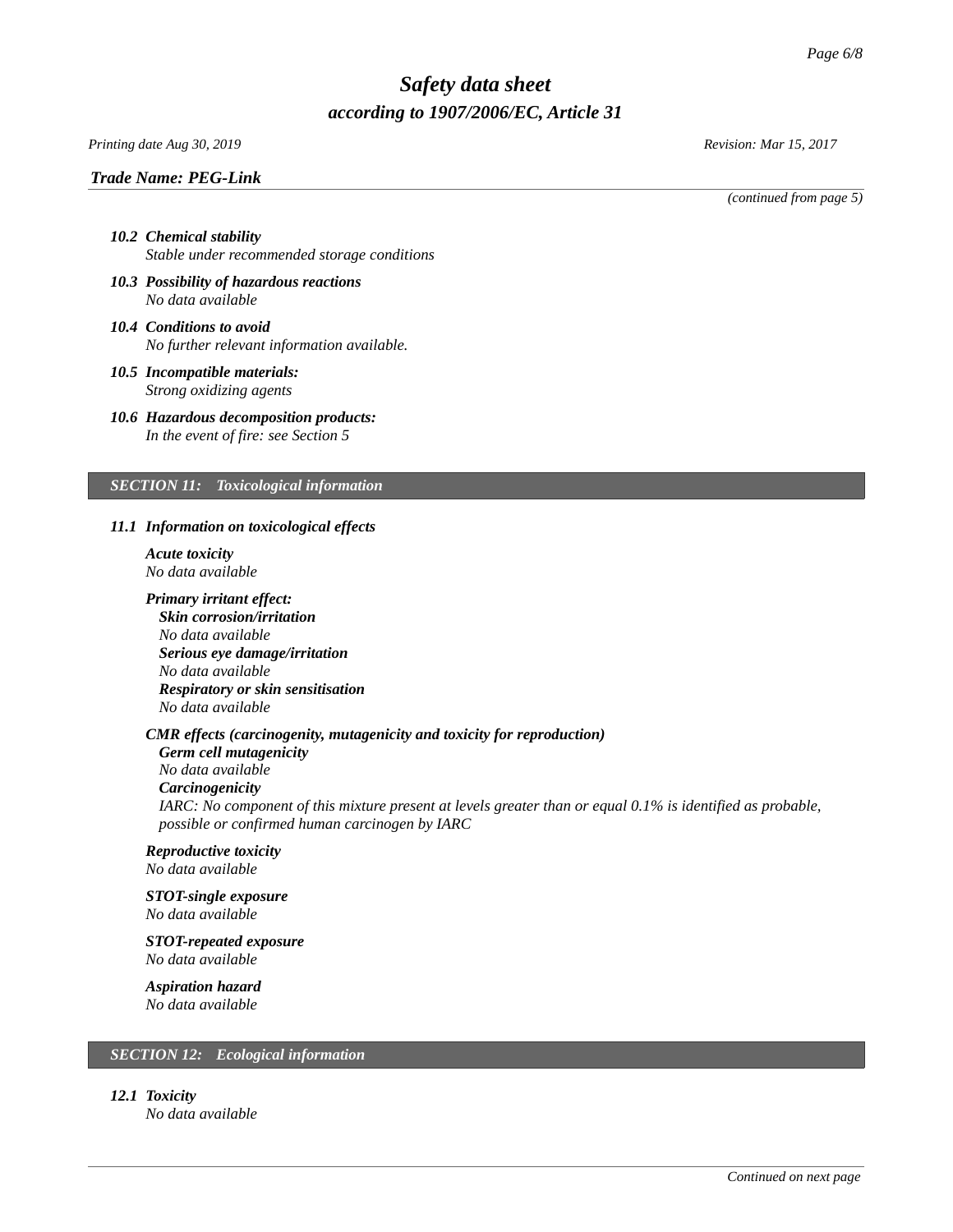*Printing date Aug 30, 2019 Revision: Mar 15, 2017*

*(continued from page 6)*

- *12.2 Persistence and degradability No data available*
- *12.3 Bioaccumulative potential No further relevant information available.*
- *12.4 Mobility in soil No further relevant information available.*

## *12.5 Results of PBT and vPvB assessment*

*PBT: Not applicable.*

*vPvB: Not applicable.*

# *12.6 Other adverse effects*

*No further relevant information available.*

## *SECTION 13: Disposal considerations*

### *13.1 Waste treatment methods*

# *Product*

*Offer surplus and non-recyclable solutions to a licenced disposal company*

## *Contaminated packagings:*

*Disposal must be made according to official regulations.*

# *SECTION 14: Transport information*

*14.1 UN-Number*

*ADR, ADN, IMDG, IATA Void*

*14.2 UN proper shipping name*

*ADR, ADN, IMDG, IATA Void*

*14.3 Transport hazard class(es)*

*ADR, ADN, IMDG, IATA Class Void*

*14.4 Packing group*

*ADR, IMDG, IATA Void*

*14.5 Environmental hazards: Not applicable.*